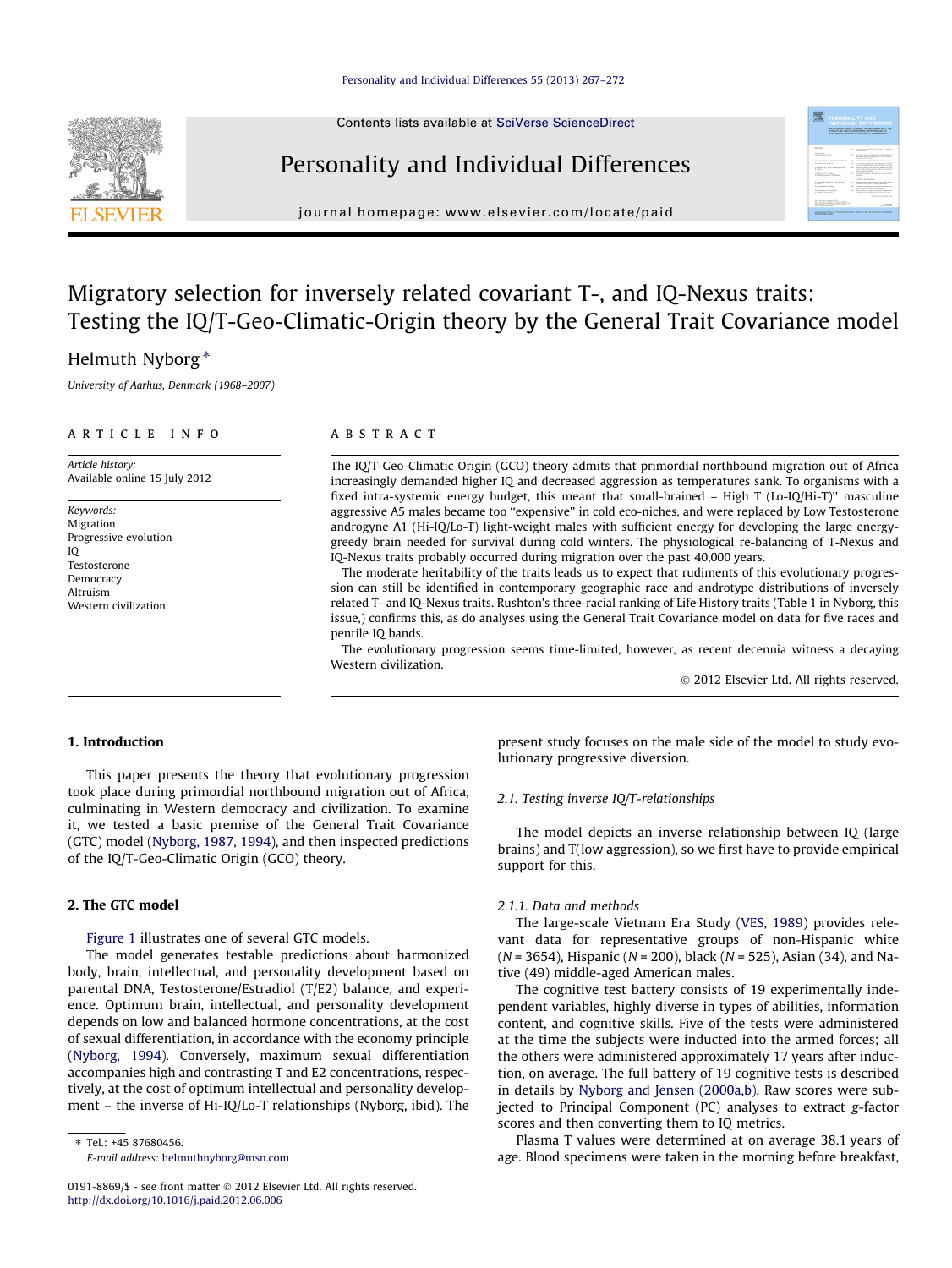<span id="page-1-0"></span>

Fig. 1. The General Trait Covariance (GTC) model [\(Nyborg, 1987; Nyborg, 1994](#page-5-0)) for inverse relationships among General Intelligence-related traits (g-nexus traits) and Testosterone related traits (T-nexus traits) (Female side of model not considered here).

following an overnight fast commencing at 7 pm. Plasma T concentration was determined (nanograms/deciliter, or n/100 ml) using a standard double antibody radioimmunoassay system (Leeco Diagnostics, Inc.), and monitored with bench and blind repeat quality control procedures. Vietnam and Non-Vietnam veterans did not differ in T concentration, so data were pooled.

Formal education, income in 1985/86 US dollars, 14 MMPI special scale scores and 4 MMPI-derived Eysenckian personality dimensions were also noted.

# 2.1.2. Problem

[Ellis and Nyborg \(1992\)](#page-5-0) previously found in the VES material that ''Old'' black T at age 38.1 was only 3.3% higher than non-Hispanic white T. Even if significant, the difference is small, and a previous study found that young black Americans have 19% higher T than young white males ([Ross et al., 1986\)](#page-5-0).

The problem is that T drops differently with age for the races. Table 1 provides racial regressions coefficients for the differential T decline with age between 31 and 49 years.

Black, Hispanic, and white T declines significantly, whereas Asian and Native T does not.

Regression coefficients were used to estimate ''Young'' T(25) values from measured Old T(38.1) at mean age 38.1, using the formula in [Table 2](#page-2-0).

T(38.1) seriously underestimates race differences in T(25) – most for ''southernmost'' Afro-American blacks, less for ''intermediate'' Hispanics and ''northern'' whites, and least for ''northernmost'' Asians and their Native brothers, who later migrated to the

#### Table 1

Regression coefficients used to define Young T values with age 25 T(25) according to the formula 1: T(25) = (age at measurement  $-$  25)  $*$  race tilt coefficient + T at time of measurement.

| Race     | Race regression tilt<br>coefficients | Correlations and<br>level |              |
|----------|--------------------------------------|---------------------------|--------------|
| Black    | $v = 1686.89 - 26.31 * x$            | $r = -0.28 p < 0.001$     | $r^2 = 0.08$ |
| Hispanic | $v = 1348.73 - 17.80 * x$            | $r = -0.17 p < 0.01$      | $r^2 = 0.03$ |
| White    | $y = 1243.32 - 15.16 \times x$       | $r = -0.16 p < 0.001$     | $r^2 = 0.03$ |
| Asian    | $v = 1030.98 - 8.15 * x$             | $r = -0.08$ n.s.          | $r^2 = 0.01$ |
| Native   | $v = 817.36 - 3.78 * x$              | $r = -0.05$ n.s.          | $r^2 = 0.00$ |
| All      | $y = 1296.07 - 16.47 * x$            | $r = -0.18 p < 0.001$     | $r^2 = 0.03$ |

Note: Thomas Lill Madsen, Tryg Insurance Company, Copenhagen, kindly conceived and performed this analysis, which is gratefully acknowledged.

Americas. Linear retro-estimation undoubtedly inflates T(25) values somewhat, but the actual function is not known. The North– South reference implied is based on the fact that skin reflection correlates -0.92 with IQ ([Templer, in this issue](#page-5-0)).

Clearly, studies relying on T(38.1), measured few years before racial slope lines approach each other, will underestimate differences in T(25), as illustrated in [Fig. 2.](#page-2-0)

Interestingly, individual differences in T are about 50% heritable ([Hoekstra, Bartels, & Boomsma, 2006\)](#page-5-0), but most race differences in plasma T become negligent at age 40, even if they affect health ([Ellis & Nyborg, 1992\)](#page-5-0) and still exist at very old age [\(Orwoll](#page-5-0) [et al., 2006\)](#page-5-0).

The small Natives and Asians samples  $(N = 49)$  and 34, respectively) compromise their IQ means, and [Lynn and Vanhanen](#page-5-0) [\(2006\)](#page-5-0) suggest that Asian mean IQ is 105. This aberration reduces the true strength of the inverse relationship between T and IQ, but both Pearson and Spearman correlations nevertheless became significant [\(Table 2\)](#page-2-0).

[Table 3](#page-2-0) provides average T(25), T(38.1), and mean IQ, as categorized by pentile IQ bands.

T-differences are significant across pentile IQ bands.

[Figure 3](#page-3-0) shows that T(25) relates inversely and linearly to IQ, whereas T(38.1) only do so for above average IQs.

Having addressed the **how** question we may now proceed to examine the why and when questions of progressive differentiation in evolution.

# 3. The inverse IQ/T-Geo-Climatic Origin (GCO) theory

GCO theory capitalizes on an idea recently catching momentum (e.g. [Kanazava, 2008; Lynn, 1991; Lynn, 2006; Nyborg, 1987; Ny](#page-5-0)[borg 1994; Nyborg, 2012; Rushton, 1995; Rushton, 2000; Templer](#page-5-0) [& Arikawa, 2006\)](#page-5-0) that North-bound migration out of Africa 195.000–40.000 years ago through still colder geo-climatic zones selected for large-brained individuals high in IQ and low in aggression.

# 3.1. Why?

I previously defined the term ''Universal Darwinian selection'' as selection at the mass-molecular level for the most economic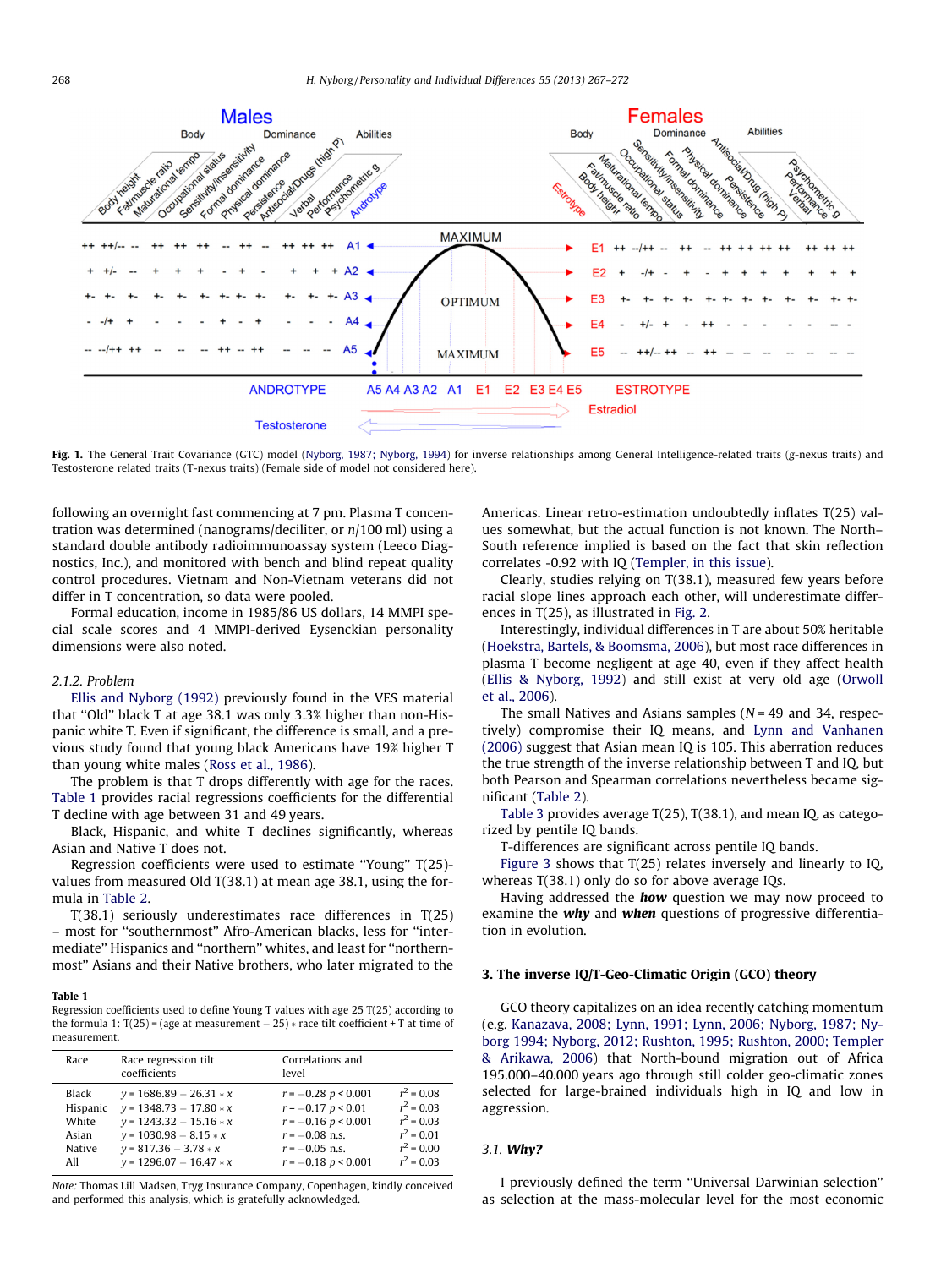H. Nyborg / Personality and Individual Differences 55 (2013) 267-272

<span id="page-2-0"></span>

|--|--|

Retro-estimated Young Testosterone, T(25) at age 25, and measured Old T and Old IQ at age 38.1, by race and sorted by ascending retro-estimated T(25) values.

| Race                        | N                                   | T(25)              |                       | T(38.1)                        |        | IQ(38.1)            |       |  |
|-----------------------------|-------------------------------------|--------------------|-----------------------|--------------------------------|--------|---------------------|-------|--|
|                             |                                     | Means              | SD                    | Means                          | SD     | Means               | SD    |  |
| Native                      | 49                                  | 722.82             | 255.99                | 678.06                         | 256.25 | 97.21               | 14.54 |  |
| Asian                       | 34                                  | 827.20             | 254.38                | 727.71                         | 255.09 | 100.58              | 16.44 |  |
| White                       | 3.654                               | 864.35             | 227.35                | 675.96                         | 230.48 | 102.57              | 14.02 |  |
| Hispanic                    | 200                                 | 903.75             | 256.05                | 680.72                         | 260.01 | 91.89               | 12.67 |  |
| Black                       | 525                                 | 1.029.17           | 238.61                | 701.43                         | 248.45 | 84.95               | 12.32 |  |
| All Groups                  | 4,321                               | 883.67             | 237.16                | 679.59                         | 234.60 | 100.00              | 15.00 |  |
| $F =$                       |                                     | 65.52; $p < 0.001$ |                       | $1.72:$ n.s.                   |        | 196.05; $p < 0.001$ |       |  |
| Pearson $r$ with $IQ(38.1)$ | $-0.13$ ; $t = -8.56$ ; $p < 0.001$ |                    |                       | $-0.07$ ; t = -4.61; p < 0.001 |        |                     |       |  |
| Spearman $r_s$ with         | $-0.12$ : $t = -8.00$               |                    | $-0.07$ : $t = -4.32$ |                                |        |                     |       |  |
| IO(38.1)                    | p < 0.001                           |                    | p < 0.001             |                                |        |                     |       |  |



Fig. 2. Mean differences in retro-projected Young and Middle-age plasma testosterone T, according to 2 age- and five race-categories. Overall Wilks lambda = 0.42, F(8, 8,912)=597.13,  $p < 0.001$ . Univariate Race results: T(25)  $F = 65.52$ ,  $p < 0.001$ ;  $T(38.1)$  F = 1.72, n.s. Vertical bars denote 0.95 confidence intervals.

systems, including the ''life'' and ''death'' of organic and inorganic molecular constellations, such as men or stars ([Nyborg, 1994](#page-5-0), pp. 25–27, chapter 10 and 13) – basically in terms of trade-offs among energy ''expenses'' within fixed budgets. GCO theory draw upon Universal Darwinian selection to explain why northbound migration gradually had to alter the intra-systemic energy balance to survive: As temperatures sank, individuals were increasingly subjected to selective pressures working with two suites of inversely related covariant physiological body-, brain- and behavioral traits. Survival depended on a redistribution of energy trade-offs via proximal physiological mechanisms as an obligatory intra-systemic response to increasingly colder environments.

Northbound adaptation thus required a reversal of the original African intra-systemic energy trade-off, so that still less energy became devoted to now maladaptive energy-greedy fetal and pubertal masculinization of body, brain, and behavior, leaving more

| Testosterone by pentile IQ bands. |  |  |  |  |
|-----------------------------------|--|--|--|--|
|-----------------------------------|--|--|--|--|

energy free for developing and maintaining a larger energy-greedy physico-chemical brain. In molecular terms, this translates into a ruthles selection for a larger physico-chemical brain and still lower levels of masculinizing plasma testosterone (T) as migrants went north.

# 3.2. When

The **when** question may be considered in terms of the start-, transitional, and end conditions for northbound migration.

#### 3.2.1. The origin

The origin of Man refers to a long evolutionary process selected for still larger and more efficient brains, but with remaining ''room at the top'' [\(Rushton & Rushton, 2004\)](#page-5-0). This linear process probably ran slowly in tropical areas, where a favorable climate made most essential animal and plant food resources readily available year round – aside from periodic severe famine. However, the absence of a collective modern protective law system put evolutionary premium on a strong aggressive physique, capable of conquering and defending territory, food, and females. Moreover, an early maturation and high fertility was required to counter the massive number of lives wasted through devastating tribe fights and an astronomic child mortality rate.

The point is that the African condition provided directive selection for increased brain capacity and IQ-Nexus traits [\(Jensen,](#page-5-0) [1998\)](#page-5-0), but relatively speaking stronger selection for T-Nexus traits, such as aggression, reproduction and muscular force. According to the GTC model, the evolutionary outcome is a Lo-IQ/Hi-T A5 male, because simultaneous development of a large brain and a physically strong and aggressive body would have transcended the fixed intra-systemic energy budget (The Economy Principle, [Nyborg,](#page-5-0) [1994,](#page-5-0) chapter 13). A vestige of this early energy trade-off solution may be relatively strong average African or Afro-American A4–5 phenotypes, still providing advantages in fast energy demanding sports like sprint and boxing, which typically is traded-off by be-low average IQ and educational achievement [\(Jensen, 1969,](#page-5-0)

| Pentile IQ band | N     | T(25)              |           | T(38.1)           |           | IQ(38.1) |       |  |
|-----------------|-------|--------------------|-----------|-------------------|-----------|----------|-------|--|
|                 |       | Means              | <b>SD</b> | Means             | <b>SD</b> | Means    | SD    |  |
| Very High       | 373   | 832.25             | 207.63    | 635.26            | 211.31    | 124.42   | 3.61  |  |
| High            | 856   | 851.27             | 217.36    | 658.19            | 217.88    | 114.61   | 2.90  |  |
| Average         | l.944 | 886.58             | 234.53    | 691.85            | 234.51    | 100.40   | 5.65  |  |
| Low             | 686   | 911.79             | 257.42    | 695.48            | 252.56    | 85.23    | 2.85  |  |
| Very Low        | 462   | 935.93             | 259.82    | 688.00            | 251.68    | 73.47    | 5.09  |  |
| All Groups      | 4,321 | 884.17             | 237.43    | 680.46            | 235.00    | 100.00   | 15.00 |  |
| F=              |       | 16.67; $p < 0.001$ |           | 7.38; $p < 0.001$ |           |          |       |  |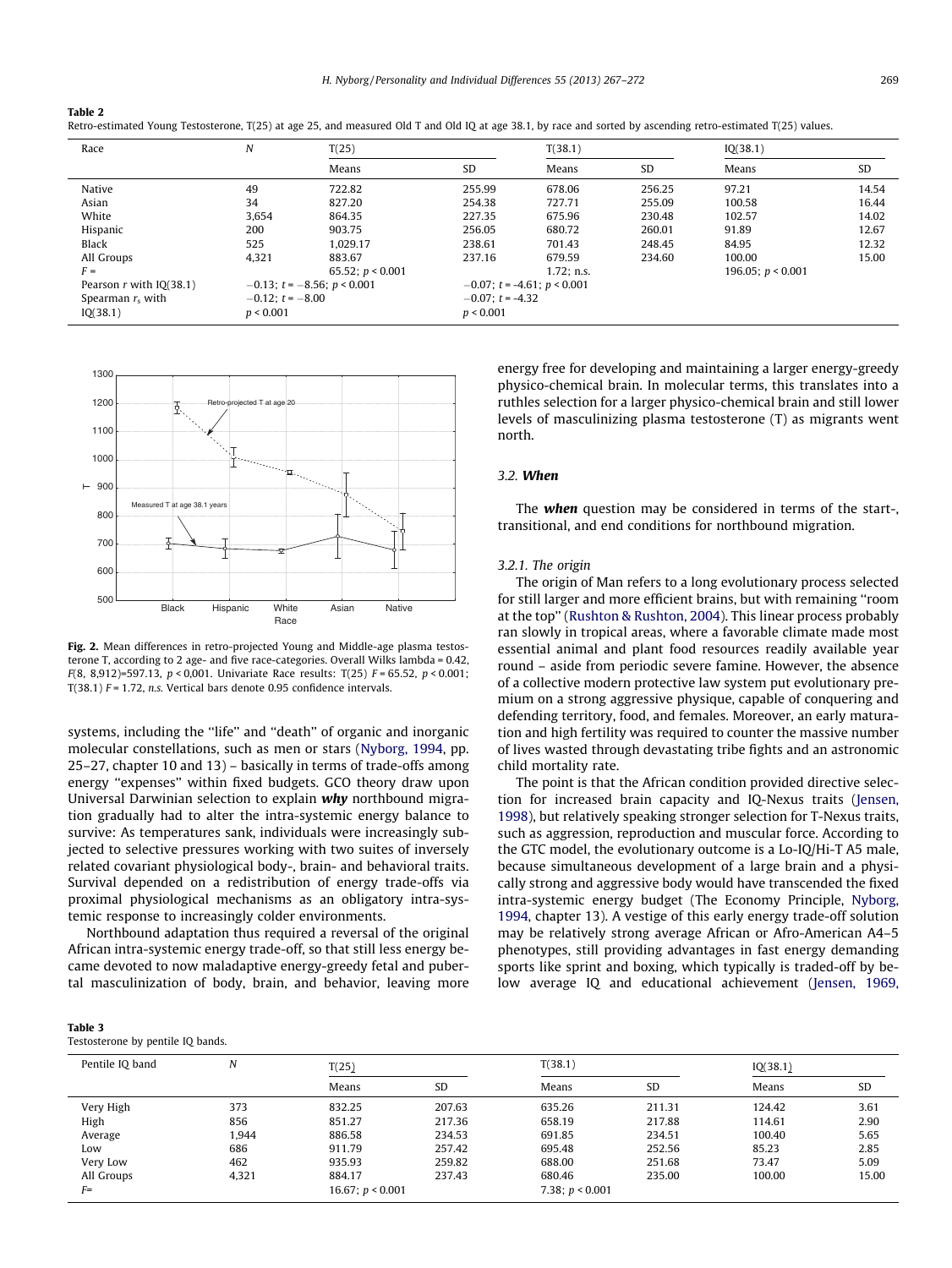<span id="page-3-0"></span>

Fig. 3. Mean differences in retro-projected Young and Middle-age plasma testosterone T, according to 2 age- and five pentile IQ bands. Overall Wilks lambda = 0.92, F(8, 8630)=45.54,  $p < 0.001$ . Univariate Race results: T(25) F = 16.67,  $p < 0.001$ ; T(38.1)  $F = 7.38$ ,  $p < 0.001$ . Vertical bars denote 0.95 confidence intervals.

[1973\)](#page-5-0). The GTC model demands that covariant IQ-Nexus traits will be inversely related to covariant T-Nexus traits.

#### 3.2.2. The demographic transition

Northbound migratory exodus from Africa gradually altered the IQ-aggression balance. Colder climates generally favor large brains for survival, as migrants has to invent entirely new solutions for coordinated hunting, clothing, housing, and collection and preservation of food during long unforgiving winters. The widespread, sparse and yearly alternating nature of resources made only those survive who readily found and willingly shared food and shelter with kinship. IQ, altruism, low T and reduced aggression became increasingly privileged.

[Lynn and Vanhanen \(2006\)](#page-5-0) and [Lynn \(2006\)](#page-5-0) have already demonstrated the significant South–North gradient for IQ, thus providing strong support for GCO theory. Regrettably, supporting evidence for the T-Nexus part is weaker (see later).

#### 3.2.3. The end point

The aggression needed for success in competitive Sub-Saharan Africa became a hindrance in colder areas, where the climate rather called for individual emotional and physical restraint. Sharing and altruism became favored traits, and the later establishments of complex agricultural and industrial cooperatives required and reinforced the trend toward reduced aggression and selfishness. Aggressive fast reproducing migrant became increasingly punished by fellows and by their fixed intra-systemic energy budget, whereas migrants displaying adaptive restraint, altruistic behavior, and capacity for creative-abstract-idealistic solutions to problems in the cold became privileged.

These geo-climatic changes in evolutionary pressures address the **when** question.

# 4. Testing predictions

The most logical way to test the physiologically anchored predictions of the General Trait Covariance model, and the predictions of the IQ/T-Geo-Climatic Origin theory, in terms of evolution, would be to compare African populations with populations at the last stop on the northbound migratory path, namely, in arctic areas and in North-East Asia. Unfortunately, there are no comparative studies of these populations in which hormones, IQ, education, income, personality including altruism, and psychopathology, were measured concurrently. Absent this, the present analysis takes data from the Vietnam Era Study ([VES, 1989\)](#page-5-0) and tests model and theoretical predictions for 5 races and pentile IQ bands.

#### 4.1. Testing predictions of the GTC model and the GCO theory

The GTC model and the GCO theory predict trait patterns consistent with Rushton's Life History theory (see Table 1 in [Nyborg,](#page-5-0) [in this issue](#page-5-0)). Inversely related IQ and T-Nexus traits are expected to be distributed along a geo-climatic latitude gradient, with a preponderance of A5s near warm Equator and more A1s situated in cold northern countries.

We thus expect high IQ, low T, long formal education, and formal over physical dominance, high income, emotional sensitivity and persistence, increased altruism and reduced psychopathology in northern Hi-IQ/Lo-T Androtype A1s, and the reverse pattern in southern Hi-T/Lo-IQ A5s.

A1s combine high IQ with low T, low scores on Eysenckian personality dimensions, high "Feminine Values", "Ego Strength" and ''Maintain Control'' scores in the MMPI, and low ''Confusion'', ''Hypochondria'', ''Evade Answering'', ''Schizophrenia'', ''Depression'', ''Obsessive–Compulsive'', ''Social Introversion'', ''Hypomania'' and ''Psychopatic Personality'' scale scores. The ''Paranoia'' and ''Hysteria'' scores did not differ among Androtypes.

The following account, modified from [Dahlstrom et al. \(1972\),](#page-5-0) illustrates some contrasts contrast between A1s and A5s:

Lo-T/Hi-IQ Androtype A1 males '' ... tend to display feminine values, attitudes and interests, and in styles of expression and speech, as well as in sexual relationships''. A1s are '' ... sensitive and prone to worry, idealistic and peaceable, sociable and curious, have general aesthetic interests, and are altruistic.''

In psychopathological contrast, the Hi-T/Lo-IQ Androtype A5 male '' ... tend to display pessimism of outlook on life and the future, feelings of hopelessness and worthlessness, slowing of thought and action, and frequently are preoccupied with death and suicide. He ... reveal[s] neurotic or moderate psychotic reactions or behavioral disturbances that affect test cooperation. He experiences social uneasiness in social situations or in dealing with others, attempt to deny impulses, temptations, and mental aberrations, and show strong selfdepreciatory trends.''

All this dovetail nicely with Rushton's (Table 1 in [Nyborg, in this](#page-5-0) [issue\)](#page-5-0), data on Life history traits, where K relate positively to IQ and negatively to T. [Table 4](#page-4-0) demonstrates that A1s (mostly North-East Asian and non-Hispanic white K-strategists, with lesser percentages of other races) also get better educated and earn more than A5s (mostly Africans, but again with lesser percentages of other races).

A1s thus define the culmination of a diversifying evolutionary progression – presaged by GCO theory and illustrated in the GTC model. Importantly, however, androtyping is not race-limited but refers to hormonal continua within and across races.

#### 5. Discussion

The analysis illustrated several points.

IQ and T is inversely correlated across race and pentile IQ bands. Rushton's racial ordering of 60+ traits (see [Nyborg, in this issue,](#page-5-0) Table 1), includes brain size and dovetails nicely with the A1-A5 continuum as racially categorized geographically anchored aggregated data.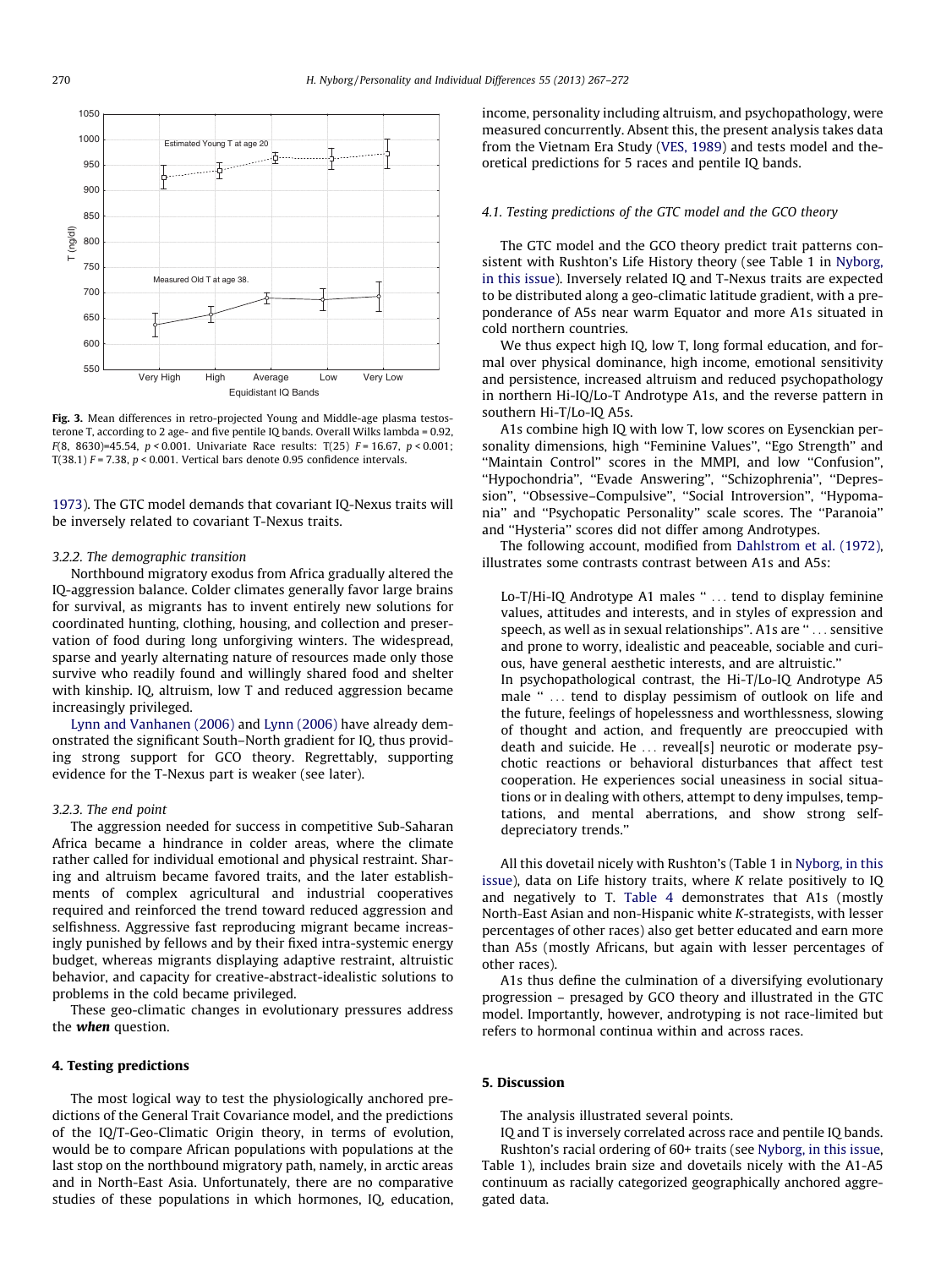#### <span id="page-4-0"></span>Table 4

Testing predictions of the GTC model. Aggregated data from the [VES \(1989\)](#page-5-0) study. Pentile IQ bands are categorical dividers with the inverse IQ/T- relationships implied.

|                                           |                                     |        |                |           |                        |           |                        | Trogressive inverse to - T trade-oris during norm-bound imgration |                      |                |                                 |             |           |  |
|-------------------------------------------|-------------------------------------|--------|----------------|-----------|------------------------|-----------|------------------------|-------------------------------------------------------------------|----------------------|----------------|---------------------------------|-------------|-----------|--|
|                                           | Hi-IQ                               |        |                |           |                        |           |                        |                                                                   | $Hi-T$               |                |                                 |             |           |  |
|                                           |                                     |        |                |           |                        |           |                        |                                                                   |                      |                |                                 |             |           |  |
|                                           | $Lo-T$                              |        |                |           |                        |           |                        |                                                                   | $Lo-IO$              |                |                                 |             |           |  |
| Tentative Racial Androtype positioning    | Asian                               |        | <b>Natives</b> | White     |                        | Hispanic  | Afro-American.         |                                                                   | <b>African Black</b> |                |                                 |             |           |  |
|                                           |                                     |        |                |           |                        |           |                        |                                                                   |                      | A <sub>5</sub> |                                 |             |           |  |
| General Androtype                         | A <sub>1</sub><br><b>SD</b><br>Mean |        | A2<br>Mean     | <b>SD</b> | A <sub>3</sub><br>Mean | <b>SD</b> | A <sub>4</sub><br>Mean | <b>SD</b><br>Mean                                                 |                      | <b>SD</b>      | All Groups <sup>4</sup><br>Mean | <b>SD</b>   | ${\bf N}$ |  |
| <b>Pentile IQ bands</b>                   | 124.42                              | 3.61   | 114.61         | 2.90      | 100.40                 | 5.65      | 85.23                  | 2.85                                                              | 73.47                | 5.09           | 100.00                          | 15.00       | 4321      |  |
| Young Testosterone (ng/dl) <sup>1</sup>   | 921.77                              | 208.47 | 941.78         | 218.17    | 980.83                 | 238.40    | 1016.27                | 266.72                                                            | 1051.97              | 270.66         | 981.23                          | 243.24 4321 |           |  |
|                                           |                                     |        |                |           |                        |           |                        |                                                                   |                      |                |                                 |             |           |  |
| <b>Formal Education (Yrs.)</b>            | 15.75                               | 1.94   | 14.56          | 2.08      | 13.13                  | 1.93      | 13.13                  | 1.90                                                              | 11.42                | 1.92           | 13.30                           | 2.29        | 4319      |  |
| Income (1985 US Dollars)                  | 38548                               | 14054  | 33854          | 14018     | 29197                  | 13488     | 23395                  | 12873                                                             | 19141                | 11578          | 28952                           | 14367       | 4238      |  |
| <b>Eysenckian Personality<sup>2</sup></b> |                                     |        |                |           |                        |           |                        |                                                                   |                      |                |                                 |             |           |  |
| Psychoticism (P-scale)                    | 6.38                                | 2.82   | 6.58           | 2.80      | 6.95                   | 3.11      | 7.80                   | 3.82                                                              | 8.74                 | 4.54           | 7.15                            | 3.40        | 4321      |  |
| Extraversion (E-scale)                    | 14.10                               | 4.46   | 14.60          | 4.48      | 14.63                  | 4.65      | 15.21                  | 4.59                                                              | 15.39                | 4.23           | 14.75                           | 4.56        | 4321      |  |
| Neuroticism (N-scale)                     | 11.64                               | 4.85   | 12.39          | 5.15      | 13.17                  | 4.84      | 13.60                  | 5.14                                                              | 14.09                | 4.86           | 13.05                           | 5.00        | 4321      |  |
| Social Desirability (L-scale)             | 7.48                                | 2.32   | 7.57           | 2.31      | 7.94                   | 2.33      | 8.28                   | 2.57                                                              | 8.38                 | 2.55           | 7.93                            | 2.40        | 4321      |  |
| <b>MMPI Special Scales<sup>3</sup></b>    |                                     |        |                |           |                        |           |                        |                                                                   |                      |                |                                 |             |           |  |
| Ego Strength (ES-scale)                   | 59.49                               | 8.22   | 57.12          | 8.65      | 53.64                  | 9.60      | 48.49                  | 11.26                                                             | 44.18                | 11.87          | 53.01                           | 10.77       | 4321      |  |
| Masculinity-Femininity (MF-scale)         | 63.41                               | 9.22   | 61.50          | 8.99      | 58.54                  | 9.14      | 56.20                  | 9.09                                                              | 54.86                | 8.71           | 58.78                           | 9.39        | 4321      |  |
| Maintain Control (K-scale)                | 58.07                               | 8.34   | 56.59          | 9.08      | 53.86                  | 9.18      | 51.87                  | 9.60                                                              | 49.60                | 9.92           | 53.99                           | 9.54        | 4321      |  |
| Confusion (F-scale)                       | 53.64                               | 7.91   | 54.37          | 8.08      | 56.13                  | 9.28      | 58.88                  | 11.61                                                             | 62.28                | 13.61          | 56.66                           | 10.21       | 4321      |  |
| Hypochondria (HS-scale)                   | 52.98                               | 9.25   | 53.99          | 10.45     | 55.77                  | 11.59     | 59.01                  | 13.75                                                             | 61.79                | 16.20          | 56.33                           | 12.41       | 4321      |  |
| Evade Answering (L-scale)                 | 48.57                               | 6.79   | 49.07          | 6.26      | 50.40                  | 7.09      | 52.19                  | 7.96                                                              | 53.62                | 8.57           | 50.61                           | 7.38        | 4321      |  |
| Schizophrenia (SC-scale)                  | 55.92                               | 11.26  | 56.29          | 12.52     | 57.60                  | 13.91     | 61.66                  | 16.87                                                             | 65.65                | 19.26          | 58.70                           | 14.92       | 4321      |  |
| Depression (D-scale)                      | 57.43                               | 10.95  | 58.49          | 13.17     | 60.84                  | 13.67     | 63.80                  | 15.34                                                             | 67.40                | 15.30          | 61.25                           | 14.10       | 4321      |  |
| Obsessive-Compulsive (PT-scale)           | 55.79                               | 9.46   | 56.80          | 11.35     | 58.70                  | 12.21     | 61.55                  | 14.11                                                             | 63.94                | 14.25          | 59.08                           | 59.08       | 4321      |  |
| Social Introversion (SI-scale             | 51.49                               | 9.91   | 52.39          | 11.20     | 54.67                  | 10.98     | 56.30                  | 10.75                                                             | 57.89                | 9.74           | 54.55                           | 10.93       | 4321      |  |
| Hypomania (MA-scale)                      | 56.22                               | 9.95   | 56.16          | 10.03     | 57.05                  | 10.97     | 60.00                  | 11.87                                                             | 60.78                | 12.07          | 57.67                           | 11.10       | 4321      |  |
| Psychopatic Personality (PD-scale)        | 59.22                               | 10.72  | 59.82          | 10.89     | 60.62                  | 11.54     | 61.67                  | 12.18                                                             | 61.75                | 12.55          | 60.63                           | 11.58       | 4321      |  |
| Paranoia (PA-scale)                       | 56.35                               | 8.56   | 56.30          | 9.00      | 56.86                  | 10.17     | 57.09                  | 11.73                                                             | 57.90                | 13.98          | 56.85                           | 10.57       | 4321      |  |
| Hysteria (HY scale)                       | 57.27                               | 7.73   | 57.75          | 8.35      | 57.45                  | 9.08      | 57.89                  | 10.61                                                             | 57.95                | 12.27          | 57.62                           | 9.49        | 4321      |  |

 $D_{\text{recoerco}(\text{avg})}$  inverse  $\text{IO}$ . T trade offer during neath bound migration

a Estimated values.

b Derived ad modum [Gentry, Wakefield, and Friedman \(1985\)](#page-5-0).

<sup>c</sup>Rank ordered by F-value.

 $^{\rm d}$ All group diff.: p < 0.001 except for last two rows; Pearson correlations, rs, are all above 0.80 and Spearman rss above 0.90 in the aggregated data set. IQ correlates positively with Years of Formal Education, Incom and Ego-, M-F-, and Maintain Control scores, and negatively with the remaining MMPI scores; Testosterone correlations show the exact opposite.

In terms of IQ- and T-Nexae, A1s display the predicted suite of traits characterizing high IQ-Nexus individuals, including altruism, reduced masculinity and low psychopathology. A5s display the opposite suite of traits, including increased psychopathology – as predicted by [Rushton \(2000\).](#page-5-0)

The analysis suggests that altruism is essentially a high IQ – low T phenomenon, and that the contrasting southernmost A5 type reflects remnants of Sub-Saharan existence long before harsh northern geo-climatic selection took place. A1 is the culmination of harsh selection in the cold.

The retro-calculated significant race differences in young T(25) almost disappear at age 40. Dark-skinned young people have higher T at age 20 than light-skinned individuals, but their T level drops at a faster rate. Given that T is related to crime, the decline might partly, certainly not fully, explain the observed reduction in crime rates with age, and perhaps even better so for blacks.

The obligatory drop in T makes it understandable why older males may act more altruistic and caring than when they were young, reckless, or just careless. The differential T decline rates lead us expect that old blacks and whites would be differentially affected.

The key to understand how the inverse trait covariance Life History trait pattern became established during migration lies arguably in the intra-systemic energy distribution. The modern A1 and ancient A5 types contrast, because prehistoric aggressionrelated T became selected against, as North-bound migrants proceeded through still colder geo-climatic areas. This left intrasystemic energy free for developing still larger energy-greedy brains, capable in the end of displaying high IQ, altruistic behavior and idealistic attitudes and other traits, not diverted by high T.

Theoretically speaking, androtyping complements Rushton's gene-centered view of the evolution of altruism and other traits, according to which genes for altruism are favored if altruism is directed towards kinship which share the putative genes (i.e. the gene-centered view). GCO theory adds that cold climates favored Lo-T/Hi-IQ A1 altruists via interacting gene-hormone molecular mechanisms during Universal Darwinian assorting. This is conceptualized in the GTC model as a trade-off between an energy-greedy